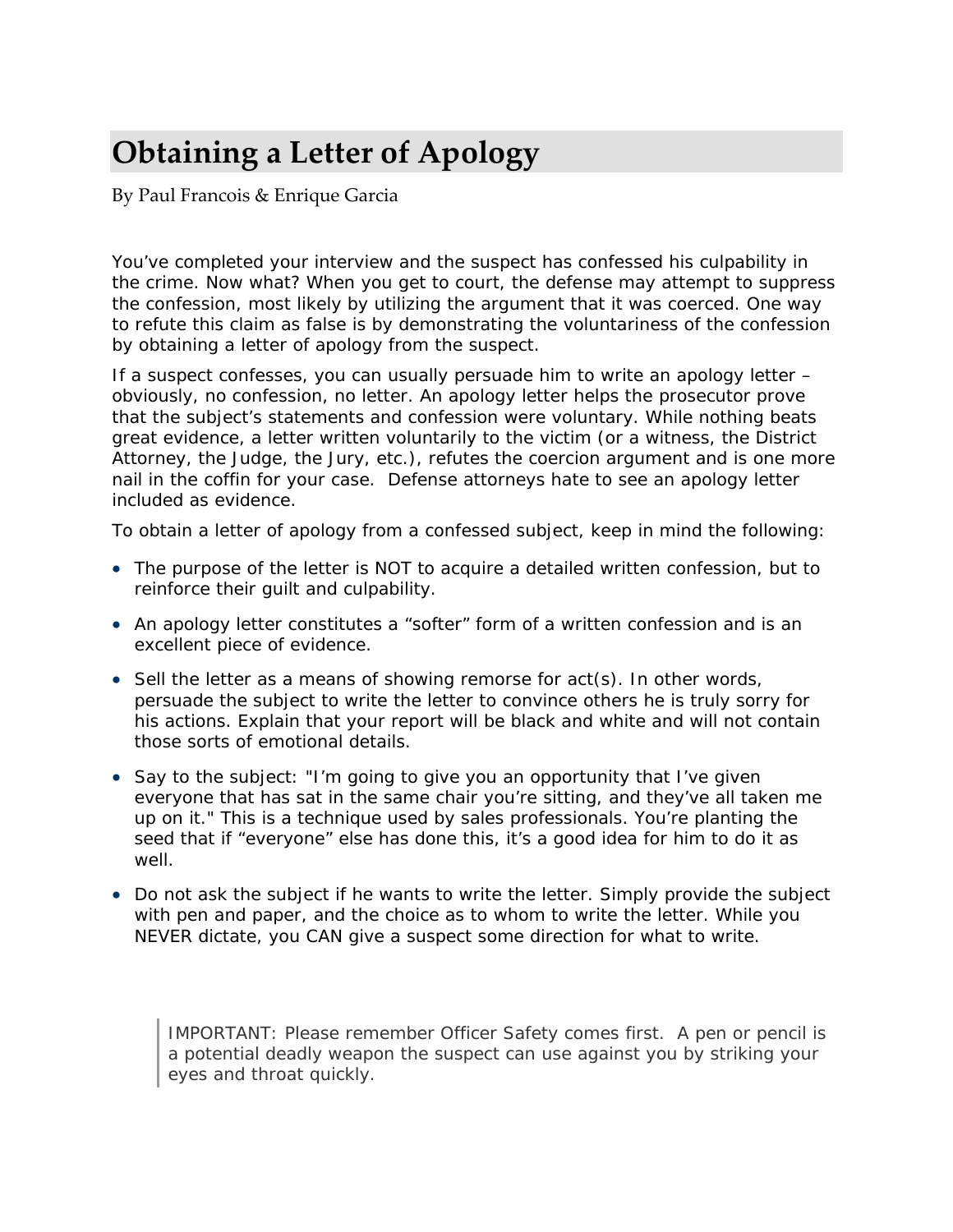- Exit the room and allow the subject to write. The act of you leaving the room, more than anything else, demonstrates the voluntariness of the letter and his statements. This gives the prosecutor the ammunition to demonstrate voluntariness—while the subject was alone in the room, he could have written ANYTHING (or nothing at all, for that matter). The fact that he writes an incriminating statement—on his own—shows he did so of his own free will.
- If you believe the letter is not adequate because it lacks important facts about the case, you can always ask the subject to write a second letter and reference the crime by name and a few details. Remember—you must keep and introduce the first letter as evidence. Just state that you offered the suspect an opportunity to write another letter that provided the reason he/she was apologizing.
- Read (or have subject read) letter out loud and onto the audio recording. Be sure to attach the letter to the report.

These are just a few basic details of the process for obtaining letters of apology. What about subjects who are not able to write in English? Or cannot write at all? To learn more about these unique situations and other strategies for obtaining and keeping incriminating statements admissible, attend our three day Interview & Interrogation class.

*If you wish to print and share this Legal Update Training Bulletin with your colleagues, credit must be given to Third Degree Communications, Inc. and the Author.*

## **Join Our E-Mail List – Click Here**

*\*\*\*\*\*\*\*\*\*\*\*\*\*\*\*\*\*\*\*\*\*\*\*\*\*\*\*\*\*\*\*\*\*\*\*\*\*\*\*\*\*\*\*\*\*\*\*\*\*\*\*\*\*\*\*\*\*\** 

**Upcoming Third Degree Communications Training Seminars:**

#### **Interview & Interrogation**

**Death Investigation**

**Multidisciplinary Interviewing of Child Abuse Victims**

**Advanced Interview & Interrogation**

**Media Relations**

**Sources of Information/Informant Development**

**Child Exploitation Investigation**

**Robbery Investigation**

**Crisis Communication**